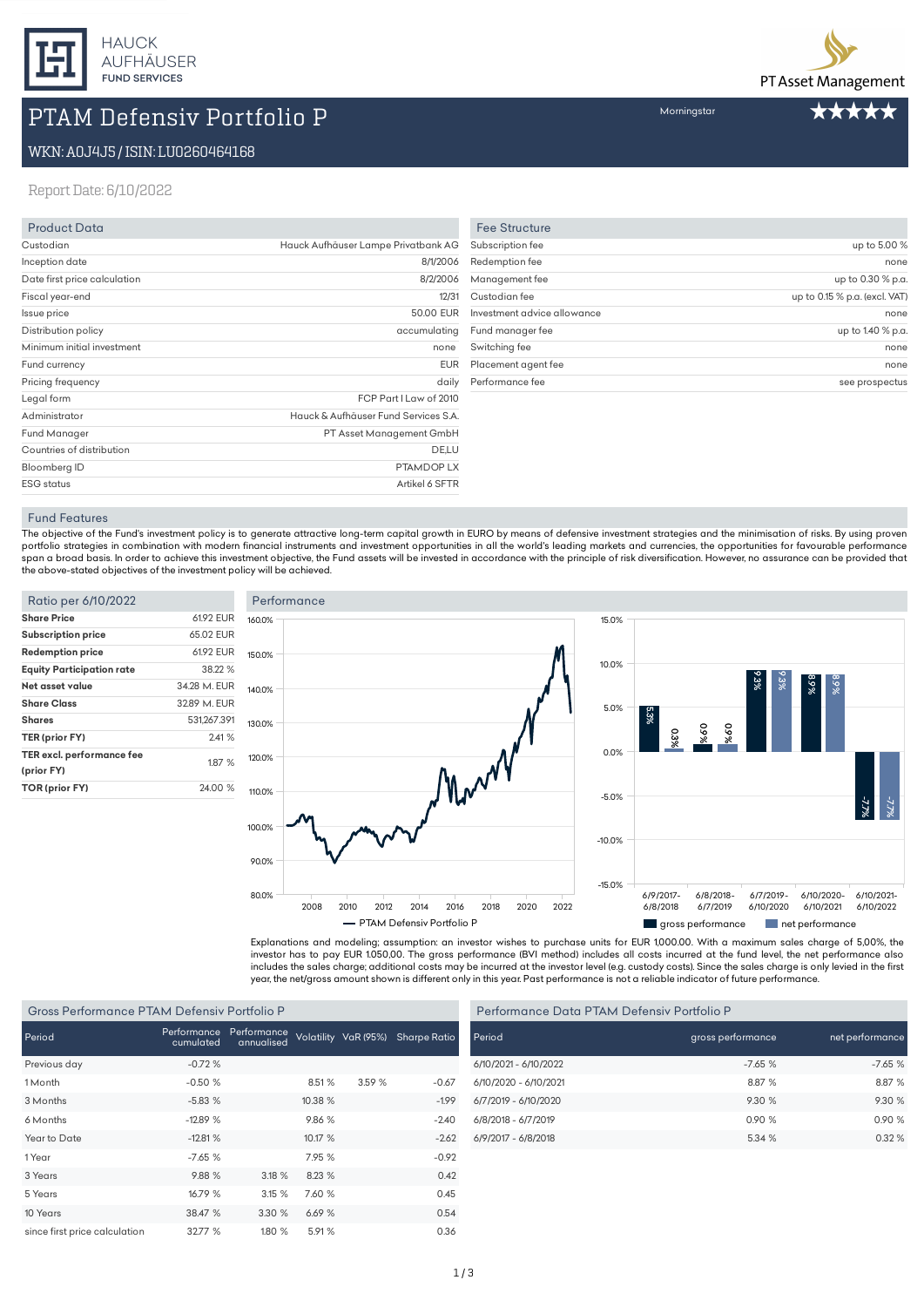# PTAM Defensiv Portfolio P

# WKN:A0J4J5/ISIN:LU0260464168

## Report Date: 6/10/2022

## Portfolio structure

| Top 5 positions                               |        |
|-----------------------------------------------|--------|
| Name of security                              | Ratio  |
| <b>USD Deposits</b>                           | 12.53% |
| PTAM Global Allocation Inhaber-Anteile L      | 7.31 % |
| Italien, Republik EO-B.T.P. 2017(27)          | 5.67 % |
| New Zealand, Government of  ND-Bonds 2016(25) | 4.74 % |
| Norwegen, Königreich NK-Anl. 2020(30)         | 4.49 % |

Breakdown Asset Allocation



| $\sim$ 001100             | $-0.0$ $\sqrt{0}$ $-0.00$       | <b>UU.U</b> /u |
|---------------------------|---------------------------------|----------------|
| Deposits                  | 10.7 % Investment funds         | 99%            |
| Participation certificate | 1.1% Receivables from dividends | $0.0 \%$       |

#### Breakdown Countries





Morningstar